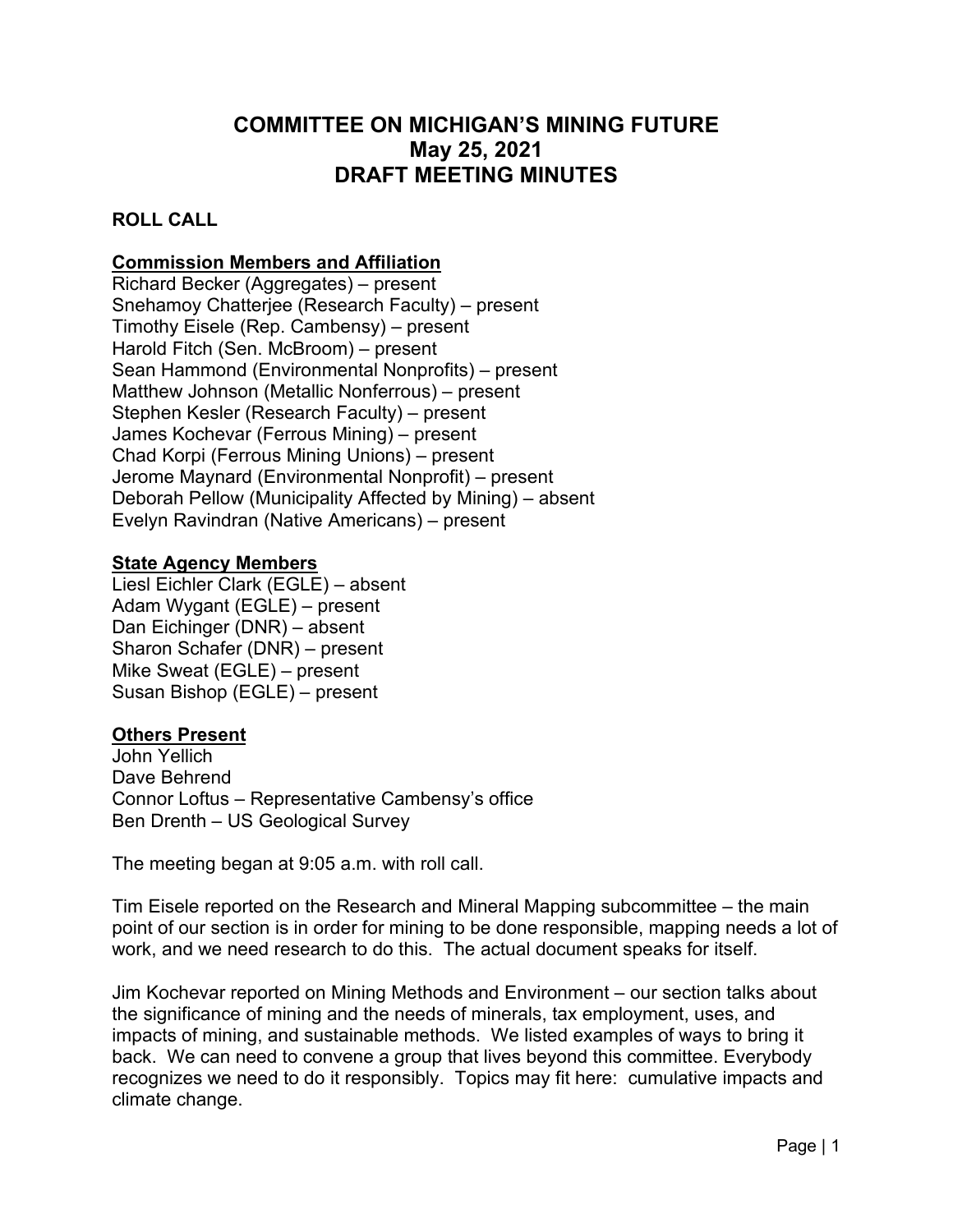The impact of mining in society is more in society not climate. It might reference the concept to global change not climate change. It is tough and quickly evolving. It is a lot of work to combat climate change and make minerals more globally. We need to reduce the carbon footprint at the same time and have a piece of Michigan in it. There is certification in oceans as well. There is less of a firecracker than climate change. We are dealing with the impact of climate change. Whatever we do, we need to look at changes that are occurring.

All of these comments have human impact on the planet. We are not sure of the area that spiderwebs on the project. We'll see this in the opening section. Have we touched on liability? Do we discuss that in the committees or the report? There are existing issues on mine sites. Sometimes they take full liability. Do we need to say anything about those situations?

Jim works more with iron, and it is not regulated. There is a conveyance between the parties. New incoming purchase companies assume all responsibilities, and it stays with the owner. Was this discussed anywhere, or do we need to discuss it? It needs to be modified as it relates to mining. It was noted favorably of all old pits for tailings. We didn't discuss liability around that. We will work these issues. This is important and should be mentioned. It is pretty clear when property changes hand.

Adam will work on the paragraph regarding taxation with Matt and Jim's crew. It goes in the introduction or with Brownfields.

Hal Fitch reported on the Regulatory Policy subcommittee – Nothing new to report. He has a couple comments from Sean he needs to add.

Social, Economic, and Labor Opportunities – they met a couple weeks ago and did a final review.

The committee began reviewing the draft report. The regulatory language could go into the introduction. The cover image was added, and a table of contents. Page 1-6 have considerable markup. The rest is sporadic. The executive summary should be added ahead of the introduction in the table of contents. The introductory section review of what each subcommittee did could be put in the executive summary.

We can redraft things and let everyone have a shot at it and handle it that way. Everyone agreed they liked the way Hal's group summarized a problem, then gave a recommendation. We should put the report into a standard format and modify it to that standard. Hal's section laid out specific recommendations. They talk about what is needed to make it happen, and they had 13 main points.

The introduction should say how important mining is to society. It should have a page of how critical it is to have mines in Michigan. Mike highlighted text to be lifted. We should discuss cumulative impacts and stuff like that and describe the four subcommittees.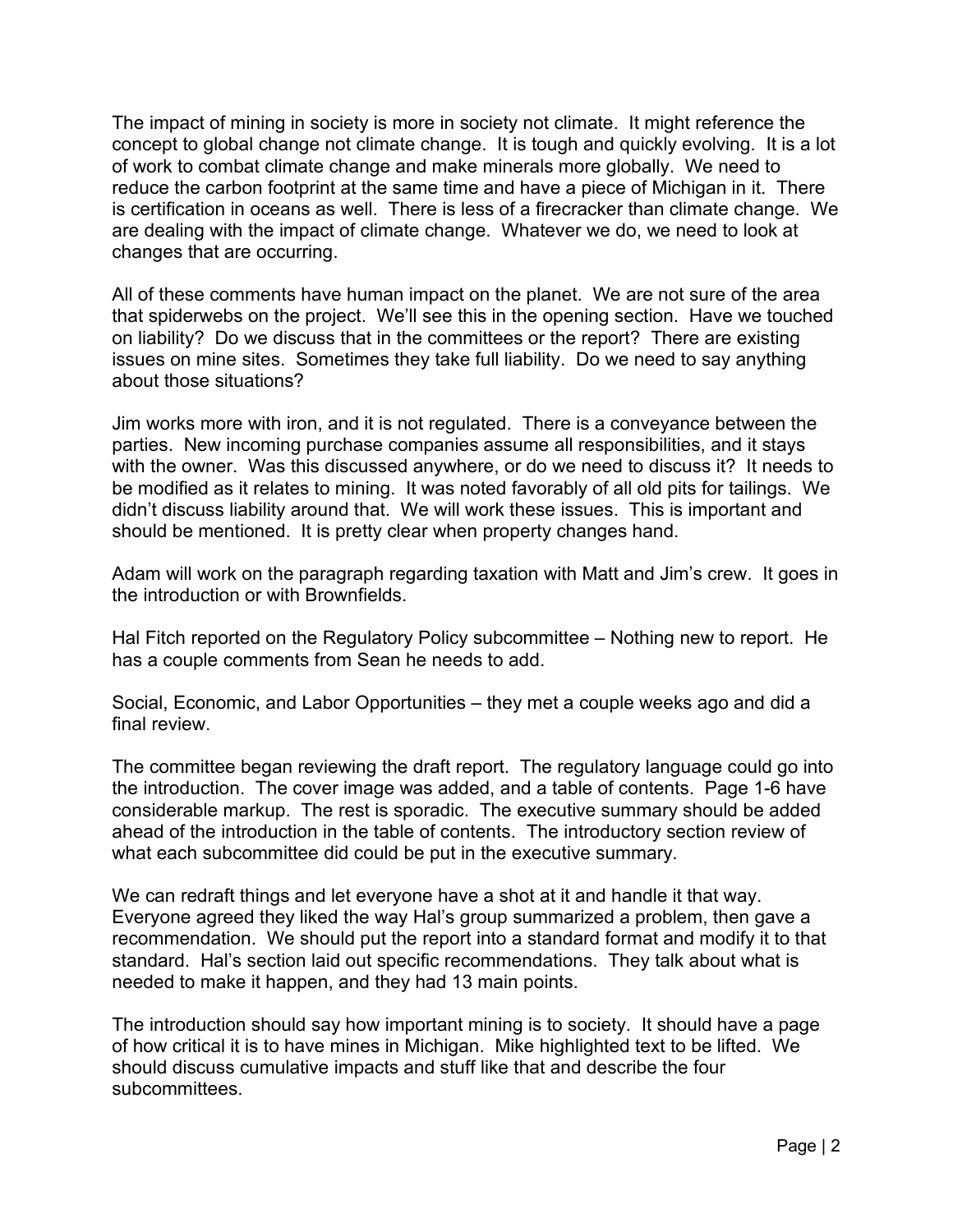There is a good deal of overlap in the recommendation. The bullet points can be general recommendations. The subcommittee recommendations should be the committee recommendations or suggestions. The table of contents looks okay; however, instead of having subcommittee after each one of these headings, remove it.

It was suggested that the order of the table of contents should start with the Social, Economic, and Labor Opportunities section, then Research and Mineral Mapping, followed by Mining Methods and Reclamation, and finally Regulatory Policy.

The executive summary and/or the intro may look at the charge of what the committee will do. Is it worthwhile to extract the public act and put it in the document? We need a concise statement. It should be put after act/committee is formed. The act is Appendix A, but it should be in the text also in the Executive Summary. There is a comment on overlap among text; reordering of sections and introductions so it flows better.

We need to inform the reader of the work structure of report findings. It's the least important part of the introduction; the "pep talk" should be in front, then cumulative impacts and how the committee structure was studied.

The introduction is left for Mining Methods and Reclamation. Waste is a negative word. Some of this is just terminology. Can we find another word instead of waste? Rock material or something like that. If you use materials, people might think of steel. Could it be biproduct? Mining biproduct is specific to the topic at hand. It looks like we're talking about waste. If it doesn't fit at the end, we can look for another word.

We are talking about value in the future. There are one if not two generations that do not understand mining. We need to make sur everyone understands. Mining was something we stick with and provides easy definition that people understand.

We need a definitions section in the document. What's waste today could be a valuable resource tomorrow. Most things are waste but are full value mining. It can be heat waste, too. We need definitions. We can use the best term throughout the text. If you use waste, people will just assume they know what it means. We should also define brownfields. We should define rock and mineral and things like that.

Do we want mine-land to be one word, two words, or hyphenated? It was agreed it should be hyphenated.

Global change/climate change – make a note to add to this. The intent was to establish guiding principles. Move this forward after the "pep talk." We didn't need as much detail on climate change. We don't go into as much detail as we did with other topics. What parts should be taken out? Some of the parts can go into the definition. Quite a few terms could be added to definitions.

It's almost like we need to prove our point. We should look at how mining can be done. The first and last paragraph capture what should be include. Are they pertinent to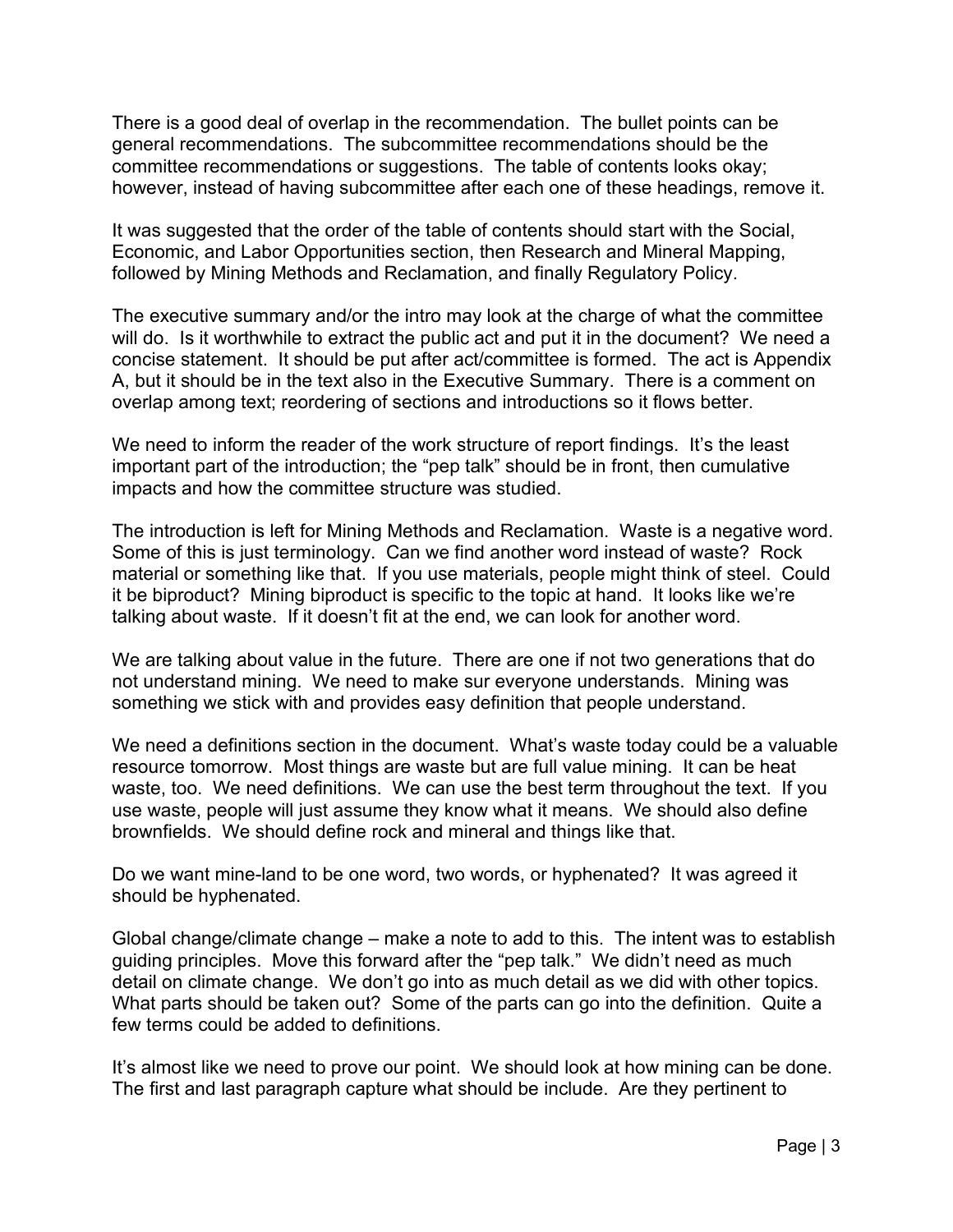regulatory impacts of mining? Global climate change is not specifically Michigan climate change. We could argue that mining is necessary to aid climate change. We could say if it's positive or negative and how this equates to mining in Michigan. We are setting it up as mining.

The BBC distributed that mining is an important part to deal with global climate change. Mining will help a lot. Regulating fossil fuels and mining is difficult. Things are truth and a global issue.

On page nine, we are at Mining Methods and Reclamation. What are the recommendations? What are we trying to convey to the reader? Pump storage in mine-land and underground pump storage. Do we need a paragraph about the Ludington pump? Keep this as pump storage is possible. If we leave it, it states Ludington site is not regulated to mining.

John lived in Minnesota for four years. Schools were the best in the country because taxes stayed in the iron range. This goes back to when he lived there for 1978-1982. They had the Hockey Hall of Fame.

You wouldn't even know it was a mining area. When did tax policies come into effect? Taxes were horrible, but everything was first rate. John will reach out to his contact in Minnesota to get more information.

Yoopers have land based timber and proceeds are economic benefits that go down state. They are going on 100 years up there. We can add Surface Mining Control and Reclamation Act (SMCRA). They have an occasional collapse of mines. This section shouldn't overpower things.

Hal's group did an excellent summary of regulations and did an outstanding job putting this together.

In the second paragraph, change to iron ore deposits are currently mining in Michigan and Minnesota. In the third paragraph, add in favorability before among the 13 states surveyed. Do we need to add Michigan was ranked converse due to uncertainty? Michigan fell considerably overall. It fell to twelfth or eleventh in 2019. Hal will make this change.

There is a rank in geologic databases and repositories in Michigan. In databases, Michigan does very well. Regulatory certainly dinged us. This is assuming everyone reports, but note this ranking tends to jump around. The Frasier Report is heavily looked at in Toronto and Pedact. It's looked at a lot even though it's inaccurate.

Aggregates are lumped into industrial minerals. Mainly sand and gravel are the issues. Then next page we deal with aggregates separately. It's not your dimension stone or limestone. Aggregate's bill would regulate clay. You could inadvertently clay minerals with aggregate mining.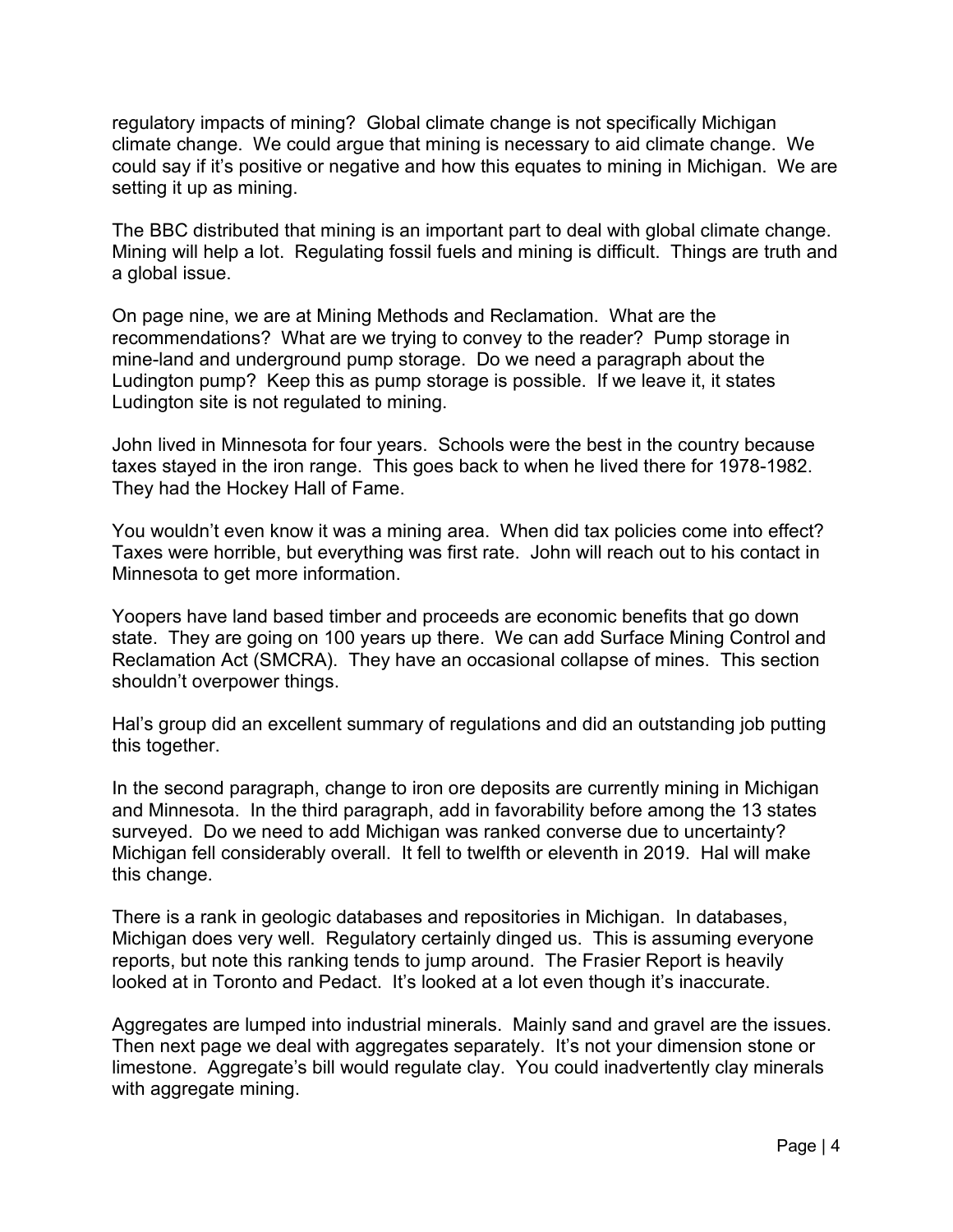Sean cannot support this being in the report. You're pulling water out of the ground and not addressing it. He doesn't feel it should be reviewed. The language should be changed to be more general. He doesn't feel it should be considered. It can have an impact if pulled to the surface.

Introduced contaminants can't be changed. You have to treat a contaminated site different. If someone does limestone mining, they have natural TDS and sulfide, and they need to treat it. n the upper peninsula, low mercury threshold. Mostly from airborne sources, and you have to treat the mine.

Sean doesn't agree that it's okay. Groundwater and surface water interface. Mercury in the groundwater is an issue. Solids in groundwater are very different thing. It shouldn't be a distinction. You can't pump and dump water. He feels strongly that water should be maintained.

Adam said the important issue for aggregates mining with natural constituents in the water. We can handle this so it doesn't leave Sean not approving it. There is mine dewatering; mine water is sometimes cleaner. John agreed with Sean 1000%. We have natural occurring minerals. There is ammonia in swamps. Discharge with groundwater to surface water is diluted so rapidly you don't see it. We want to capture water from ditches, downhill from them and pump upstream.

In southeast Michigan, Monroe, there is a problem with TDS levels but it's hard to do the discharge. Total dissolved solids is where we have problems. Some are higher than limits are set. Sean is willing to look at new language to resolve this recommendation. He will forward to Hal so he can add it in.

It's fair to have a discussion on what significant means. Our perspective now is a regulator things everything is significant. CDQ doesn't define significant.

In subsection five, we should say we have two internal policies with EGLE. Some discussion of those should go there. The mine team reviews permits. Internally, they are looking at a new mine, and they like that. They do coordinated reviews. We don't want decisions made by one individual.

With preliminary scoping projects, EGLE pulls everyone from transportation in. They tell what we think they need. The second piece is more internal. EGLE has a mine team to review applications, and it's beneficial to everyone involved. Adam and Hal will update the aggregate mining concept. Hal will reflect where legislation is right now.

It should be changed to specific Indian concerns and put it in the appendix as no significant changes are needed.

Evelyn asked if treat rights could be added to page 25. She will write something up. Be concise about comments; 150-year treaties are still in place and be helpful to the reader. Most are issues by the committee and Hal felt should be recognized.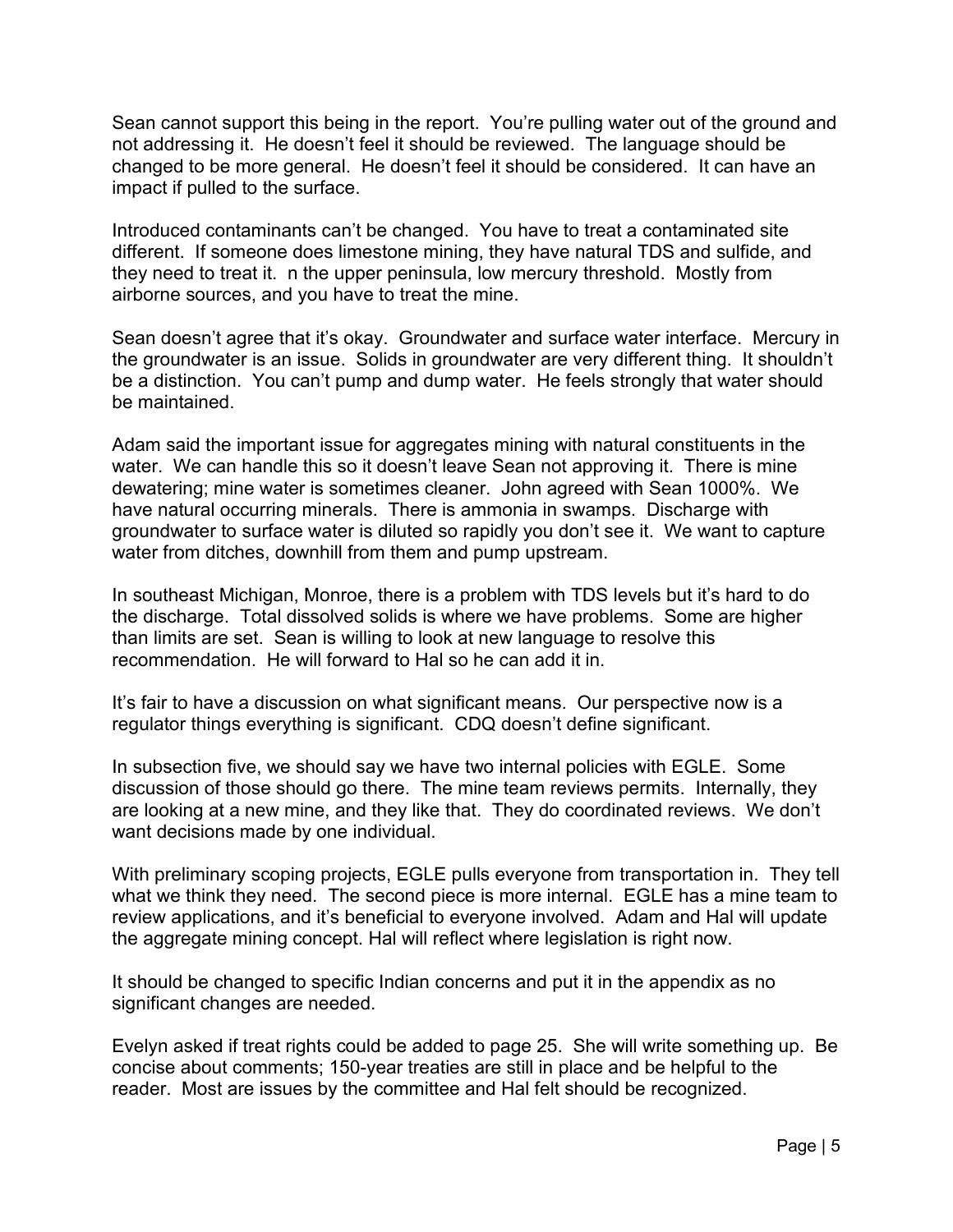The next section regarding mine inspector should be updated. There was no comment, and it should be updated prior to final. The Research and Mineral Mapping section – should this comment be used in the introduction or just delete it. Use it in the executive summary. If we talk about mining in Russia, it should be noted. Language could be used to set up mineral mapping. Snehamoy made this comment; he felt it needs more background. There wasn't government support by the Bureau of Mines. Maybe we could say "Government support for mineral processing has ended and government research should drive innovation."

DOE is not getting involved with recycling. DOE has the potential for gathering a lot of money for research. They want to get involved with reprocessing mine waste. DOE may be an entity that can do things under multiple directions.

Does anyone have language for current production of lithium, cobalt, and magnesium? Mike has a spreadsheet but no text. In number three, extraction of minerals, Steve recommended to change the first four lines. Change aeromagnetic and LiDAR to geophysical. John felt LiDAR should be left in. The whole next paragraph is about LiDAR, so leave this sentence in.

The next section is about organizing and funding of research. Everyone should read this to make sure it captures the intent. The last sentence needs to be reworded in the third paragraph. Take out "the separation process for new."

There are 10 or 20 terms; we could put them in italics and note they're defined in the appendix. We can work with the editor; definitions would be best in the appendix. The definition is in the first pages, so they can understand. It should be put after the table of contents. USGS puts definitions after the table of contents.

Recurring stable funding for MGS would provide dedicated staff for working on projects and funds to meet grant requirements. Does anyone know why this is highlighted? Alaska companies work and do research, and it's kept confidential for a year. WE could blend this into a recommendation. Turn it into a positive recommendation.

The next section needs a summary and recommendations for state funding.

The SELO section regarding mining tax structure aggregate overview should be added or moved to the "pep talk."

Retitle unemployment benefits to Workforce Retention. Under mining tax structure, there is a bulleted list. Jim, Matt, and Adam will work on this. Treasury will do a brief overview of taxes.

The tax structure should be moved and dropped into the introduction or appendix. Condense the mining tax in the introduction or have it in the appendix. None of Eagle's tax goes to the general fund. This wasn't discussed in great detail. Should it stay under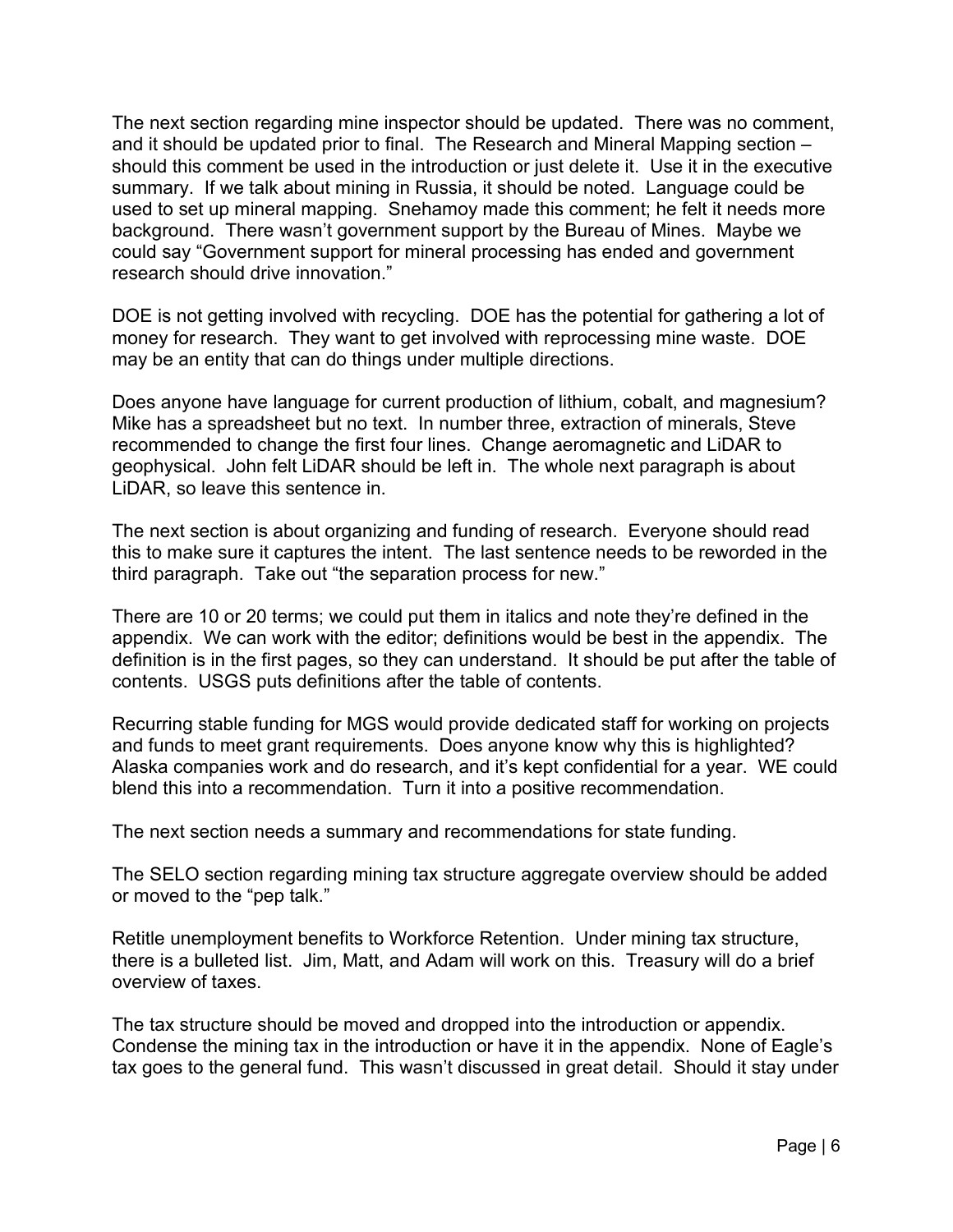SELO? Should we have a separate section on taxes and funding? It was agreed there should be a separate section on taxes and funding.

The committee took a break from 12:03 to 12:14 p.m.

This section relates to who were talking to. It can be mine companies who want to operate or general public about mining. It's a recommendation to companies on how to be a responsible company. The Canadian DNR has a responsible mining handbook. It could be housed in another way. Should Michigan develop a handbook? We could offer recommendations. What is the recommendation to the public? Companies and general public are aware. Will we make recommendations to the general public? We can indicate that public is a group that licenses mining. It is stated at the beginning. There are educational pieces throughout the report. Keep it under responsible mining since ESG is not known yet.

BBC had a piece that we need to ramp up mining to be sustainable. New awareness needs to come across. People that use energy use minerals. There is a divide of how things are sourced and sourced irresponsibly in some places. We do it in an environment friendly way here in Michigan. Matt included it in the opening.

There were no comments regarding treaty.

The general responsible engagement actions heading was written as if we are speaking to everyone. Matt will rewrite as more of a narrative. Stakeholders include the general public. We need to talk about how engagement needs to occur in mines.

Pebble Mine is an issue that's global. We need to up our production of copper. We don't know how to engage special groups. The responsibility of the miner is to know who stakeholders are. They could b global, local, or regional. Downstate people usually have negative opinions.

Looking at permit approvals, it has to be done first. EGLE policies have grown. They engage heavily with ten tribes in Michigan, but treaty rights are in Michigan and Minnesota. All tribes of US won't be engaged.

The DNR has on the forefront whether direct mining is a lease. The public wants to know about this. They went through a process to audit harvest processes. Anything we do, we need an outlet to public and allow them to voice opinions. Considering all things in the DNR and EGLE, we need to get off right with communities.

Appendix A should be moved to the executive summary. Appendix B is what the report talks about. Appendix C was just added. I talks about each topic. Bullet point list gets to final suggestions or conclusions. Appendix D is a description of minerals.

A discussion took place as to whether the report should be sent out for public review. The UP Energy Task Force report was sent out for public comment, and the public was